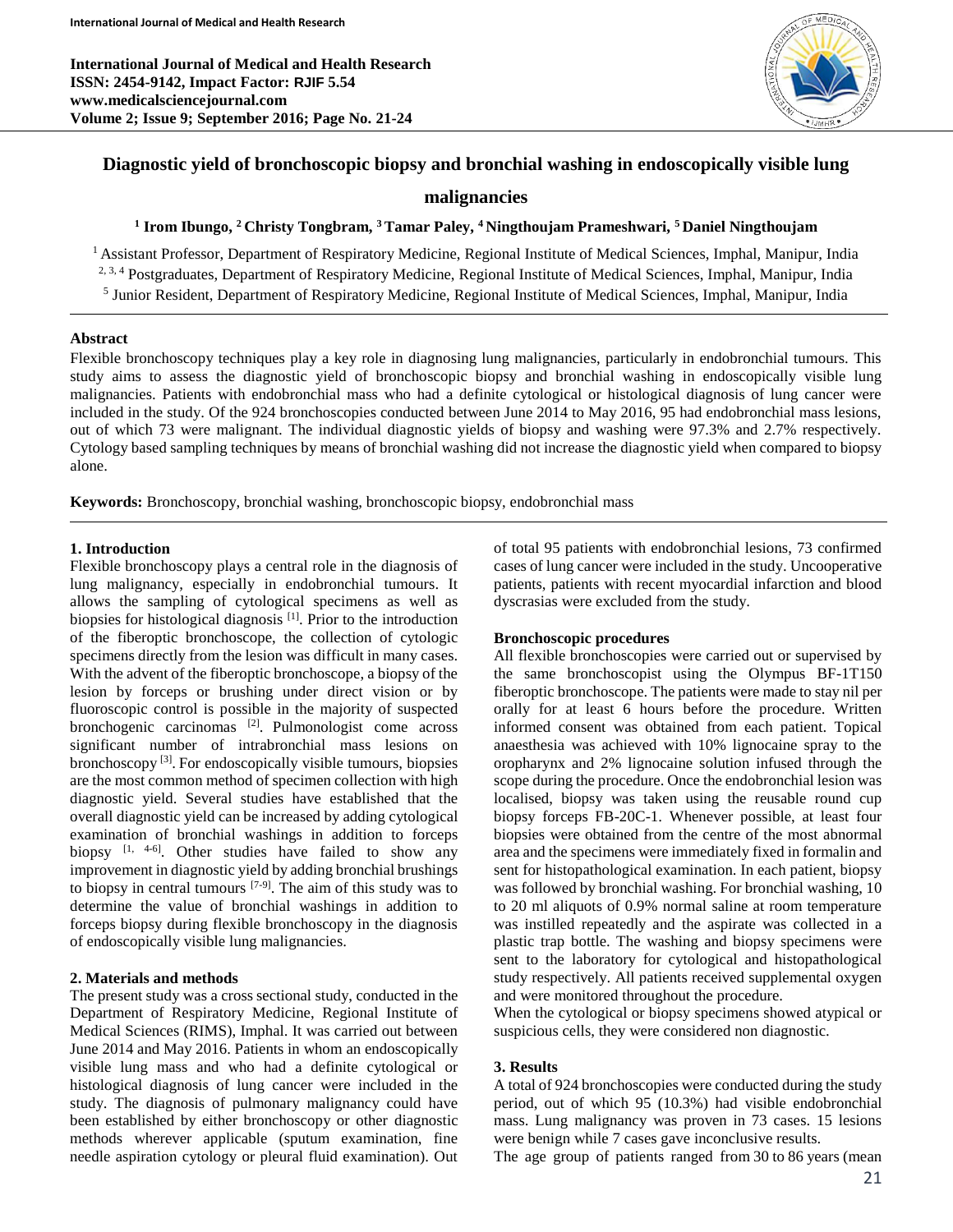age=67.9 years). Most of the patients (32.9%) belonged to the age group of 71 to 80 years (Figure 1).



**Fig 1:** Age wise distribution of the cases

Figure 2 shows the distribution of cases according to the gender. Majority of the cases of lung malignancies were found in males (70%) when compared to females (30%).



**Fig 2:** Gender wise distribution of the cases

Out of the total 73 confirmed cases of lung malignancies, squamous cell carcinoma was found to be the most common histological type accounting for 76.7% (n=56) followed by small cell carcinoma and adenocarcinoma which were found in 10.9% (n=8) each. 1.4% (n=1) turned out to be adenosquamous type (Table 1).

**Table 1**: Distribution of types of malignancies

| S. No | <b>Type of malignancy</b> | No of patients $(n=73)$ Percentage $(\%)$ |      |
|-------|---------------------------|-------------------------------------------|------|
|       | Squamous cell carcinoma   | 56                                        | 76.7 |
|       | Small cell carcinoma      |                                           | 10.9 |
|       | Adenocarcinoma            |                                           | 10.9 |
|       | Adenosquamous carcinoma   |                                           |      |

of the 73 patients with lung malignancy, a positive diagnosis was established by forceps biopsy in 71 of them giving a diagnostic yield of 97.3%. A positive cytology by bronchial washing was established in 2 cases giving a diagnostic yield of only 2.7%. Both bronchoscopic biopsy and washing were unable to provide diagnosis in 2 cases, in which a definite diagnosis of lung carcinoma was made by other investigations,

namely pleural fluid cytology and fine needle aspiration cytology. The overall diagnostic yield of both the bronchoscopic procedures was 97.3% (Table 2).

When all the 95 endobronchial lesions are taken into account, including benign lesions, overall diagnostic yield of bronchoscopy was 90.5%. 7 cases gave inconclusive results (4 cases were lost to follow up while the other 3 did not give consent for repeat bronchoscopy).



**Fig 3.1:** HPE of biopsy specimen showing features of squamous cell carcinoma



**Fig 3.2:** HPE of biopsy specimen showing features of small cell carcinoma



**Fig 3.3:** HPE of biopsy specimen showing features of adenocarcinoma

**Table 2**: Diagnostic yield of forceps biopsy and bronchial washing

| S. No | Procedure                        | Positive results for malignancy $(n=73)$ | $\frac{0}{0}$ |
|-------|----------------------------------|------------------------------------------|---------------|
|       | <b>Biopsy</b>                    |                                          |               |
|       | Washing                          |                                          |               |
|       | $\text{Biopsy} + \text{washing}$ |                                          |               |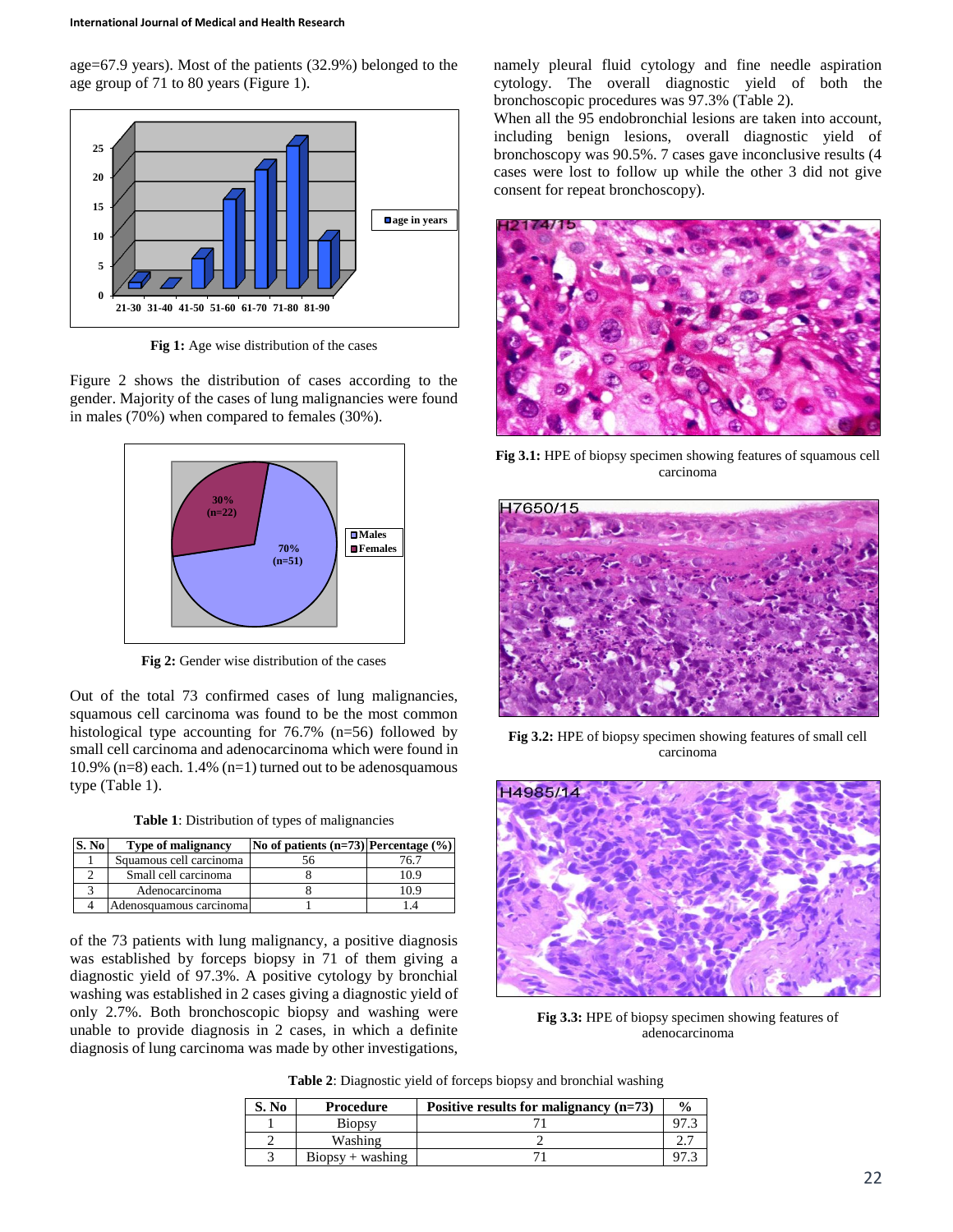The diagnostic yield of forceps biopsy alone was equivalent to the overall diagnostic yield of the combined bronchoscopic procedures namely biopsy and washing. Addition of bronchial washing did not confer an additional yield when compared to forceps biopsy alone.

2 of the cases were diagnosed by other investigations. One case was diagnosed as squamous cell carcinoma from the fine needle aspiration cytology of lung mass. The histopathology findings of the forceps biopsy of this patient showed severe dysplasia. The other case turned out to be adenocarcinoma which was diagnosed from the pleural fluid cell block cytology. The biopsy of this patient also showed nuclear atypia on histological examination.



**Fig 4 (a):** Fine needle aspiration cytology of lung mass showing features of squamous cell carcinoma



**Fig 4 (b):** Pleural fluid cell block cytology showing features of adenocarcinoma

#### **4. Discussion**

Flexible bronchoscopic examination remains an indispensable minimally invasive tool for diagnosis of lung cancer. However, there remains a controversy regarding the ideal combination of different bronchoscopic techniques to give the best results.

The present study shows a diagnostic yield of 97.3 % for forceps biopsy alone in endoscopically visible lung malignancies, which is similar to the findings of Zavala DC  $[10]$ , who reported a diagnostic yield of 97% for forceps biopsy of endoscopically visible lung malignancies. This is also in accordance with the guidelines laid down by the American Thoracic Society / European Respiratory Society (ATS/ERS) according to which diagnostic yield of bronchoscopy should be more than 90% <sup>[11]</sup>. However the diagnostic yield was reported to be much lower (76.92%) in the study done by Fuladi *et al.* [12] who recommends adopting all the diagnostic procedures

including brushing and washing, in addition to biopsy, in order to increase the overall diagnostic yield.

Among the lung malignancies, squamous cell carcinoma was found to be the most common type. This results are contrary to the findings of the more recently published studies which suggest that adenocarcinoma is the most prevalent lung cancer in India [13, 14]. The reason for this could be due to the central location of these tumours which are easier to assess by bronchoscopy when compared to adenocarcinomas which have a predominantly peripheral location which makes them nonvisible endoscopically. However, similar findings of squamous cell carcinoma as the predominant type were reported in certain other studies  $[3, 15, 16]$  of the total 73 confirmed lung malignancies, both bronchoscopic procedures i.e, biopsy and bronchial washing, failed to give a definite diagnosis in 2 cases. The diagnosis in these 2 cases were established by other investigations (pleural fluid cell block cytology and fine needle aspiration of the lung lesion). However it is important to note that the biopsy results in these 2 cases, did show nuclear atypia in one case and severe dysplasia in the other. These histological pictures were highly suggestive of malignant lesions. In the present study, for the purpose of finding the diagnostic yield, these findings were considered as non-diagnostic.

The yield of bronchial washing alone, was only 2.7%, which is much lower than most of the published data  $[1, 4, 5]$ . Although the reason is not clear, this could possibly be due to preparation technique and processing of the collected samples. The order in which the specimens were collected (before or after biopsy) is unlikely to influence the diagnostic yield.

The addition of bronchial washing did not provide an increase in the yield when compared to biopsy alone. Similar findings were reported by certain studies  $[7, 9]$  where no significant improvement was found with the addition of bronchial washing. However the findings of our study is in contrast to the results of other previous studies [1, 4, 6] which conclude that bronchial washing conferred an additional yield. The results of our present study suggests that forceps biopsy alone proves to be the most important bronchoscopic procedure in the diagnosis of endoscopically visible lung malignancies with a high diagnostic yield.

#### **5. Conclusion**

The diagnostic yield and tumour detection rate of flexible bronchoscopy in endoscopically visible lung malignancies is considerably high. Cytological based sampling by bronchial washing did not provide any additional increase in the overall diagnostic yield when compared with forceps biopsy alone. For endoscopically visible lung malignancies, forceps biopsy alone has a high diagnostic yield.

#### **6. References**

- 1. Dobler CC, Crawford ABH. Bronchoscopic diagnosis of endoscopically visible lung malignancies: should cytological examinations be carried out routinely? Internal Med J 2009; 39:806-11.
- 2. Funahashi A, Browne TK, Houser WC, Hranicka LJ. Diagnostic value of bronchial aspirate and post bronchoscopic sputum in fibreoptic bronchoscopy. Chest 1979 Nov. 76(5):514-17.